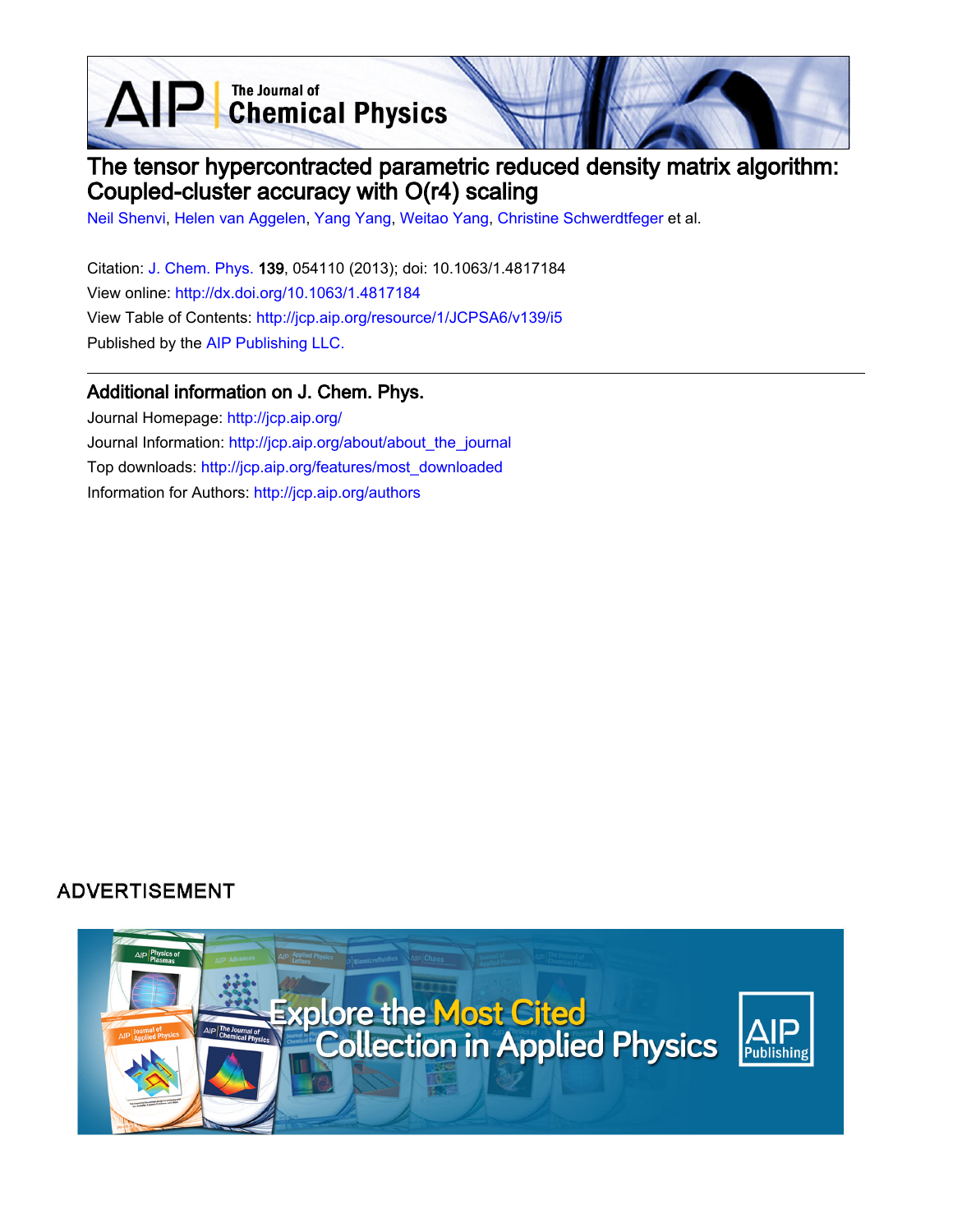

# **[The tensor hypercontracted parametric reduced density matrix algorithm:](http://dx.doi.org/10.1063/1.4817184) [Coupled-cluster accuracy with O\(r](http://dx.doi.org/10.1063/1.4817184)4) scaling**

Neil Shenvi,<sup>1</sup> Helen van Aggelen,<sup>1,2</sup> Yang Yang,<sup>1</sup> Weitao Yang,<sup>1</sup> Christine Schwerdtfeger,<sup>3</sup> and David Mazziotti<sup>4</sup>

<sup>1</sup>*Department of Chemistry, Duke University, Durham, North Carolina 27708, USA*

<sup>2</sup>*Department of Inorganic and Physical Chemistry, Ghent University, 9000 Ghent, Belgium*

<sup>3</sup>*Department of Chemistry, The University of Illinois at Urbana-Champaign, Urbana, Illinois 61801, USA*

<sup>4</sup>*Department of Chemistry, The University of Chicago, Chicago, Illinois 60637, USA*

(Received 21 May 2013; accepted 17 July 2013; published online 5 August 2013)

Tensor hypercontraction is a method that allows the representation of a high-rank tensor as a product of lower-rank tensors. In this paper, we show how tensor hypercontraction can be applied to both the electron repulsion integral tensor and the two-particle excitation amplitudes used in the parametric 2-electron reduced density matrix (p2RDM) algorithm. Because only *O*(*r*) auxiliary functions are needed in both of these approximations, our overall algorithm can be shown to scale as  $O(r^4)$ , where  $r$  is the number of single-particle basis functions. We apply our algorithm to several small molecules, hydrogen chains, and alkanes to demonstrate its low formal scaling and practical utility. Provided we use enough auxiliary functions, we obtain accuracy similar to that of the standard p2RDM algorithm, somewhere between that of CCSD and CCSD(T). *© 2013 AIP Publishing LLC*. [\[http://dx.doi.org/10.1063/1.4817184\]](http://dx.doi.org/10.1063/1.4817184)

### **I. INTRODUCTION**

The problem of the rapid growth of the electronic wavefunction with system size has plagued quantum chemistry for decades.<sup>1,[2](#page-8-1)</sup> There have been many attempts to conquer the "curse of dimensionality" and a large number of highly successful approximations have been developed. The simplest approach is the one taken by Hartree-Fock theory, which approximates the exact wavefunction as a single Slater determinant. Missing from the Hartree-Fock result is the effect of electronic correlation, which determines many of the atomic and molecular properties in which chemists are most interested.

The difficulty inherent in electronic structure calculations is that correlated methods usually scale as higher orders of the number of basis functions involved in the calculation. A straightforward implementation of Hartree-Fock scales as  $O(r<sup>4</sup>)$ , where *r* is the number of basis functions. Approximate methods employed to capture correlation face a trade-off be-tween accuracy and efficiency.<sup>[3,](#page-8-2)[4](#page-8-3)</sup> Perturbative treatments such as MP2 and MP4 scale as  $O(r^5)$  and  $O(r^6)$ , respectively.<sup>3</sup> Configuration interaction methods, which add in double-, tripleand quadruple-order excitations, form a hierarchy of methods which scale as  $O(r^6)$  and higher.<sup>5</sup> The nonlinear wavefunction expansion method of Shepard *et al.* constructs an approximate ground state wavefunction based on a multiconfigurational expansion in terms of arc factors.  $6-9$  $6-9$  The scaling of this method is difficult to assess, because it is based on the underlying graph structure of the expansion, but it appears to grow as  $O(r^6)$  for large, singlet systems.<sup>8</sup> A plethora of other, highly accurate methods based on coupled-cluster theory,  $5,10$  $5,10$ 2-particle reduced density matrices, $11-14$  $11-14$  and reduced active space diagonalization<sup>15</sup> also scale as at least  $O(r^6)$ .

Due to this high  $O(r^6)$  scaling, these methods are generally not applicable beyond small molecules. Instead, quantum chemists have increasingly turned to density functional theory (DFT), which offers low  $O(r^4)$  or even  $O(r^3)$  formal scaling while managing to capture varying amounts of the electronic correlation.<sup>16, [17](#page-9-6)</sup> Nonetheless, the search for efficient wavefunction-based methods that are competitive with DFT has continued, motivated by the importance of strong correlation in many systems such as transition metal clusters, solid state devices, and molecules far from their equilibrium geometries.

One approach which attempts to reduce both the cost and scaling of correlated electronic structure methods is the decomposition of the electronic repulsion integral (ERI) tensor, which is naturally a rank-4 object, into products of lower-rank objects. Resolution-of-the-identity techniques<sup>18[–21](#page-9-8)</sup> are one subset of this approach, as are pseudospectral methods.  $22-24$  $22-24$ Recently, Hohenstein *et al.*[25](#page-9-11) introduced tensor hypercontraction density fitting (THC-DF) to decompose the electron repulsion integral tensor, an object which is central to *ab initio* electronic structure calculations. The authors showed that an auxiliary basis could be used to express the rank-4 ERI tensor as the product of five rank-2 tensors. This approach led to  $O(r^4)$  algorithms for MP2, MP3,<sup>25</sup> CC2,<sup>[26](#page-9-12)</sup> and -tentativelyfor CISD and CCSD, $^{27}$  where *r* is the number of one-particle basis functions. In the last case of the CISD and CCSD algorithms, the THC methodology has not yet been implemented in a fully  $O(r^4)$  manner, but initial results were encouraging. In all of these cases, the application of tensor hypercontraction adds a non-negligible overhead and prefactor to the algorithm. However, the reduced asymptotic scaling will lead to a cross-over that renders the THC versions more efficient for sufficiently large systems.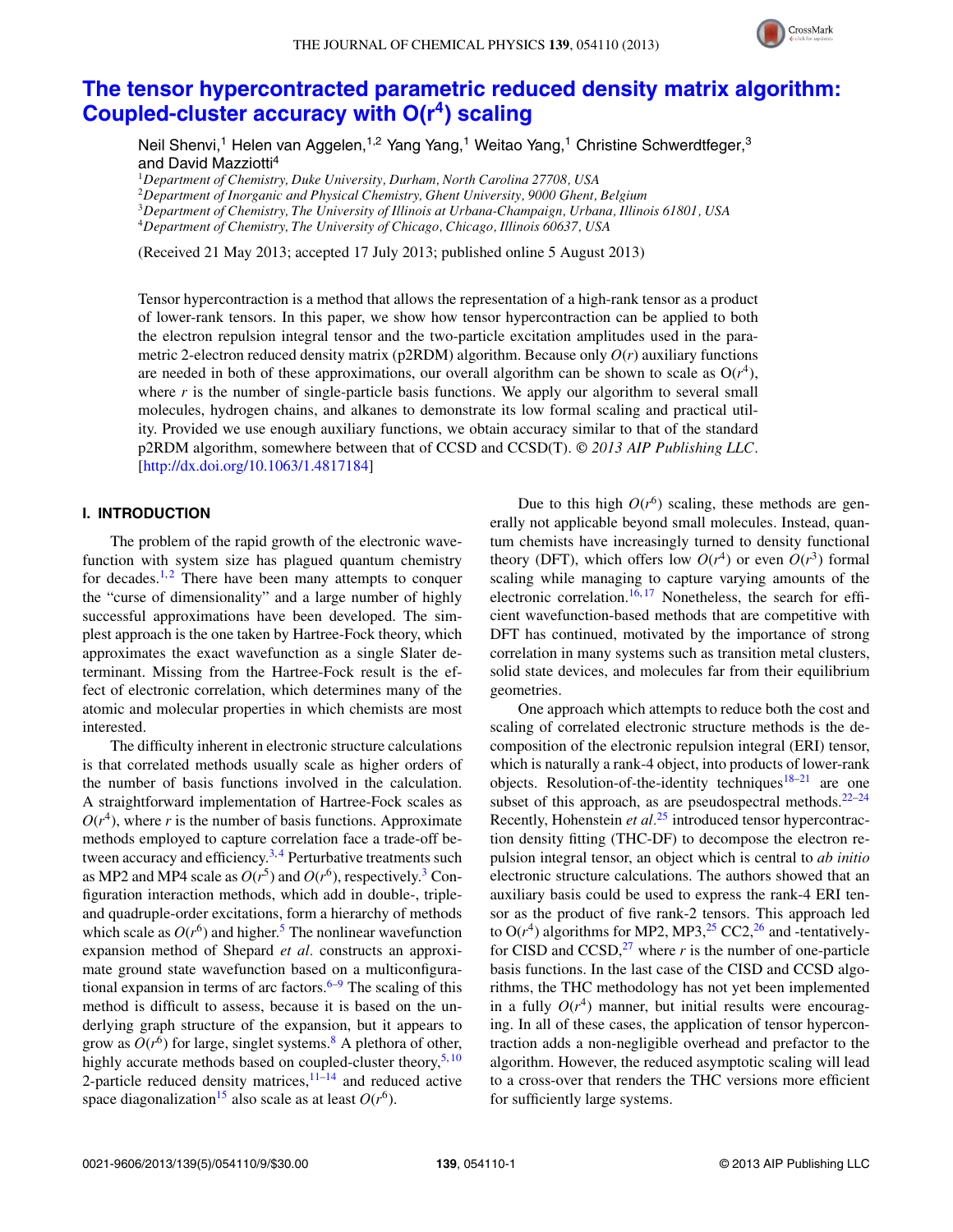Concurrently, Mazziotti *et al.*, building on the pioneering work of Kollmar,<sup>[28](#page-9-14)</sup> have developed a parametric two-electron reduced density matrix (p2RDM) algorithm that can be used to obtain ground state electronic energies with an accuracy somewhere between CCSD and CCSD(T). $29-31$  $29-31$  Applications have been made to studying the energy barrier of between oxywater and hydrogen peroxide, $32$  the relative populations of *cis* and *trans* carbonic acid at 210 K,<sup>33</sup> the diradical barrier to rotation of *cis* and *trans* diazene,<sup>34</sup> and the relative populations of olympicene and its isomers.<sup>35</sup> The algorithm was also explicitly constructed to preserve size extensivity when localized orbitals are used, an important feature of any method intended for application to large systems. Even when non-local orbitals are used, it was recently shown that the correlation energy varied less than 1 mH for a variety of small molecules,  $36$ demonstrating that the lack of invariance to orbital rotation within the occupied or virtual subspaces is not a major practical problem. However, the asymptotic scaling of the algorithm is  $O(r^6)$ , even when the excitation tensor is spectrally decomposed, due to the need for a linear number of terms in the spectral decomposition.

In this paper, we show that the p2RDM algorithm and the THC methodology can be combined to produce a tensor hypercontracted parametric 2-electron reduced density matrix (THC-p2RDM) algorithm that scales as  $O(r<sup>4</sup>)$ . As in the work of Martinez *et al.*, we will decompose both the ERI and the excitation tensors using THC. But we will apply these decompositions to the p2RDM algorithm of Mazziotti *et al.*, rather than to more traditional electronic structure methods like CISD or  $CCSD.^{29-31}$  $CCSD.^{29-31}$  $CCSD.^{29-31}$  We believe that our algorithm is the first example of a fully-implemented  $O(r^4)$  methodology with CCSD-like accuracy. Note that the  $O(r^4)$  scaling is the cost of the entire algorithm including optimization of the excitation amplitudes, not merely the cost of energy evaluation. Our approach also has several intrinsic advantages beyond a reduced asymptotic cost. First, because it produces the ground state 2-RDM, calculations of one- and two-particle properties of the ground state are straightforward, in contrast to the complexity of such calculations in coupled-cluster algorithms.<sup>[37](#page-9-22)</sup> Second, because RDM methods approach the problem of electronic structure differently than wavefunctionbased methods, they provide a complementary perspective that can be valid when wavefunction-based methods are not. Finally, the RDM approach suggests several approximations which are not available or at least are not obvious in wavefunction-based methods. We discuss a few of these in Sec. [IV.](#page-8-7)

Our paper is organized as follows: in Sec.  $II$ , we outline the theoretical underpinnings of our algorithm. We review tensor hypercontraction and the p2RDM algorithm and discuss several approximations that we make in the derivation of the THC-p2RDM algorithm. In Sec. [III,](#page-7-0) we show the results of applying our algorithm to several systems such as small molecules, hydrogen chains, and alkanes. We find that our algorithm shows the expected behavior, approaching the standard p2RDM result as the number of auxiliary functions is increased. We also show that we do indeed obtain  $O(r<sup>4</sup>)$  scaling for large systems, albeit with a large prefactor. In Sec. [IV,](#page-8-7) we present some conclusions and discuss future directions for increasing the efficiency and accuracy of our method.

#### <span id="page-2-3"></span><span id="page-2-0"></span>**II. THEORY**

### **A. THC decomposition of the Hamiltonian**

The electronic Hamiltonian of an atom or molecule can be written in 2nd-quantized notation as

$$
\hat{H} = \hat{H}_1 + \hat{H}_2 \tag{1}
$$

$$
= \sum_{ik} {}^{1} \epsilon_{k}^{i} \hat{c}_{i}^{\dagger} \hat{c}_{k} + \sum_{ijkl} {}^{2} \epsilon_{kl}^{ij} \hat{c}_{i}^{\dagger} \hat{c}_{j}^{\dagger} \hat{c}_{l} \hat{c}_{k}, \qquad (2)
$$

<span id="page-2-2"></span>where  ${}^{1} \epsilon_{k}^{i}$  is the rank-2 matrix of 1-electron integrals and  ${}^{2} \epsilon_{kl}^{ij}$ is the rank-4 ERI tensor defined by

$$
{}^{2}\epsilon_{kl}^{ij} = \iint d\mathbf{r}_1 d\mathbf{r}_2 \phi_i(\mathbf{r}_1) \phi_k(\mathbf{r}_1) \frac{1}{|r_1 - r_2|} \phi_j(\mathbf{r}_2) \phi_l(\mathbf{r}_2). \tag{3}
$$

The ERI tensor can be decomposed using a set of  $P_H$  auxiliary functions as

$$
{}^{2}\epsilon_{kl}^{ij} = (ik|jl) \tag{4}
$$

$$
= \sum_{P,Q=1}^{P_H} h_{iP} h_{kP} J_{PQ} h_{jQ} h_{lQ}.
$$
 (5)

<span id="page-2-1"></span>Martinez and co-workers have developed a number of approaches to find an efficient THC decomposition of the ERI tensor.<sup>[25,](#page-9-11) [38,](#page-9-23) [39](#page-9-24)</sup> We chose to implement this decomposition in terms of a simple nonlinear least-squares fitting procedure. First, we used the standard RI-V method to express the ERI tensor in terms of two rank-3 tensors,

<span id="page-2-4"></span>
$$
{}^{2}\epsilon_{kl}^{ij} = \sum_{\mu,\nu=1}^{P_{RI}} v_{\mu}^{ik} w_{\mu\nu} v_{\nu}^{jl}, \tag{6}
$$

where  $\mu$  and  $\nu$  label the  $P_{RI}$  auxiliary density functions using the RI auxiliary basis found in the EMSL basis set exchange.<sup>40</sup> In the second step, we find some optimal set of auxiliary functions to decompose the rank-three tensor  $v_{\mu}^{ik}$ ,

$$
v_{\mu}^{ik} = \sum_{P=1}^{P_H} h_{iP} h_{kP} u_{\mu P}.
$$
 (7)

This decomposition can be accomplished through nonlinear optimization of the cost-function

<span id="page-2-5"></span>
$$
J = \sum_{ik\mu} \left( v_{\mu}^{ik} - \sum_{P=1}^{P_H} h_{iP} h_{kP} u_{\mu P} \right)^2
$$
 (8)

with respect to the variables  $h_{iP}$  and  $u_{\mu P}$ . The evaluation of the cost function and its gradients requires  $O(r^2 P_{RI} P_H)$  operations, although optimization can require several thousand iterations. Having found an optimal  $h_{iP}$  and  $u_{\mu P}$  using a nonlinear optimization scheme, the final THC decomposition is given by Eq.  $(5)$  where

$$
J_{PQ} = \sum_{\mu,\nu=1}^{P_{RI}} u_{\mu P} u_{\nu Q} w_{\mu\nu}.
$$
 (9)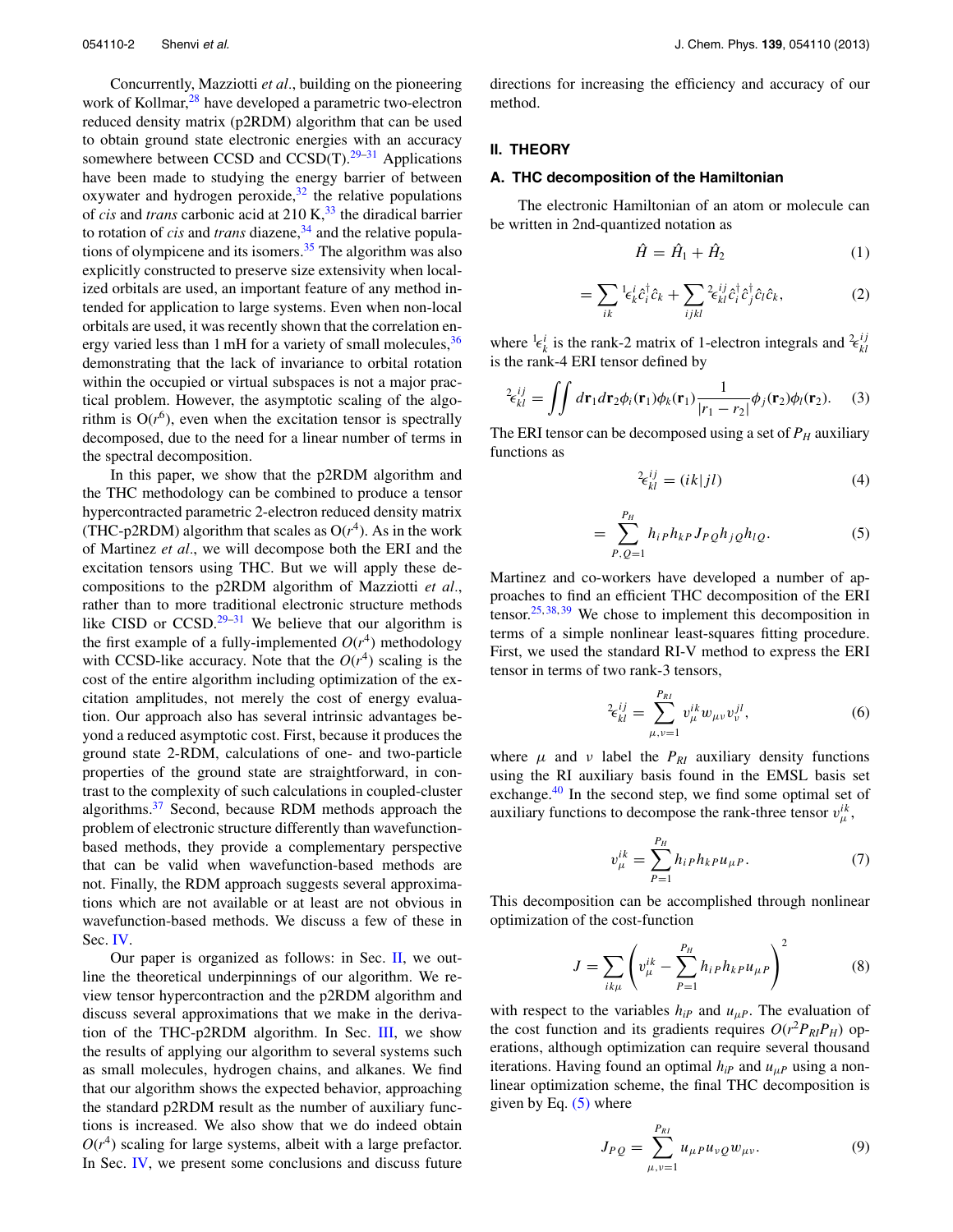<span id="page-3-0"></span>TABLE I. Number of auxiliary functions  $P_H$  and correlation energies  $E_c$  (in mH) using the THC compressed ERI tensor versus the exact ERI tensor. In all four cases, the error of the THC approximation was less than 2 mH.

| Molecule                   | P <sub>H</sub> (THC) | $P_H$ (exact) | $E_c$ (THC) | $E_c$ (exact) |
|----------------------------|----------------------|---------------|-------------|---------------|
| $CO(cc-pVDZ, P_A = 50)$    | 194                  | 465           | 308.17      | 307.81        |
| H2O(cc-pVTZ, $P_A = 100$ ) | 292                  | 2192          | 286.44      | 285.19        |
| CH4(cc-pVDZ, $P_A = 50$ )  | 210                  | 630           | 190.67      | 190.62        |
| H8(cc-pVDZ, $P_A = 48$ )   | 178                  | 820           | 171.34      | 171.18        |

Provided that  $P_{RI}$  and  $P_H$  both scale as  $O(r)$ , the THC decomposition of the ERI tensor requires  $O(r^4)$  operations, which has the same complexity as our THC-p2RDM algorithm. In practice, we find that if  $P_{RI}$  is between 2*r* and 4*r* and  $P_H$  is between 4*r* and 6*r*, the THC decomposition leads to errors less than 2 mH in the ground state energies obtained, which is sufficient for our purposes. Table  $I$  shows a few representative molecules from our example and the ground state correlation energies obtained using the THC-compressed ERIs versus the exact ERIs.

#### **B. THC decomposition of the excitation tensor**

Configuration interaction and coupled cluster methods both rely on the use of an excitation operator which acts on some single-configuration Hartree-Fock reference wavefunction. If we let *i*, *j*, *k*, *l* label occupied orbitals and *a*, *b*, *c*, *d* label unoccupied orbitals in the reference state, then the excitation operator can be written as

$$
\hat{T} = \hat{T}_1 + \hat{T}_2 \tag{10}
$$

$$
= \sum_{ia} {}^{1}T_i^a \hat{c}_a^{\dagger} \hat{c}_i + \sum_{ijab} {}^{2}T_{ij}^{ab} \hat{c}_a^{\dagger} \hat{c}_b^{\dagger} \hat{c}_j \hat{c}_i. \tag{11}
$$

Spin symmetry can be taken into account explicitly; however, in this equation and what follows, we will ignore spin in order to simplify notation. For the THC-p2RDM method, we will apply THC decomposition to the two-particle excitation operator  $\hat{T}_2$ , modifying it slightly to take into account the differences between occupied and virtual orbitals. We then obtain

<span id="page-3-1"></span>
$$
{}^{2}T_{ij}^{ab} = \sum_{R,S=1}^{P_A} (y_{aR}x_{iR}z_{RS}y_{bS}x_{jS} - y_{aR}x_{jR}z_{RS}y_{bS}x_{iS}).
$$
 (12)

The second term in Eq.  $(12)$  is included to ensure the antisymmetry of the tensor  $\hat{T}_2$ . The symmetry requirements of  $\hat{T}_2$  also imply that *z<sub>RS</sub>* should be a symmetric matrix. By writing the excitation tensor in terms of a THC decomposition, we have been able to compress a rank-4 object  ${}^{2}T_{ij}^{ab}$  into the product of three rank-2 objects,  $x_{iR}$ ,  $y_{iR}$ , and  $z_{RS}$ . A key to reducing the overall scaling of the electronic structure algorithm will be to determine how many auxiliary functions  $P_A$  are needed to approximate the  ${}^{2}T$  tensor with sufficient accuracy. In Sec. [III,](#page-7-0) we will show that we need only a linear number of auxiliary functions  $P_A = O(r)$  to capture essentially all of the electronic correlation recovered by the standard p2RDM algorithm, even though an exact representation of <sup>2</sup>T would require  $P_A = P(r^2)$ auxiliary functions.

#### **C. The p2RDM algorithm**

The version of the p2RDM algorithm that we will employ here was first introduced in Ref. [29](#page-9-15) and subsequently refined in Ref. [30.](#page-9-26) The algorithm is based on the construction of an optimal ground state 2-particle reduced density matrix (2-RDM), constrained to have a particular form parametrized by tensors  ${}^{1}T$  and  ${}^{2}T$ . The THC-p2RDM algorithm and the p2RDM algorithm differ only in the fact that THC-p2RDM applies a tensor hypercontraction to both the excitation tensor  ${}^{2}T$  and the ERI tensor  ${}^{2}\epsilon$ , leading to a reduction in cost from  $O(r^6)$  for p2RDM to  $O(r^4)$  for THC-p2RDM. Note that the  $O(r^4)$  cost of the THC-p2RDM includes not just energy evaluation, but also the process of gradient evaluation and amplitude optimization. In this section, we reproduce the re-sults of Refs. [29](#page-9-15) and [30](#page-9-26) before applying tensor hypercontraction to the relevant objects; interested readers should consult the cited articles for a more extensive derivation of standard p2RDM theory.

The easiest way to understand the standard p2RDM algorithm is to recognize that the 1- and 2-RDMs corresponding to a CISD wavefunction can be written exactly in terms of the excitation tensors  ${}^{1}T$  and  ${}^{2}T$ . Let the Hartree-Fock reference state be described by the 1- and 2-RDMs  ${}^{1}D_0$  and  ${}^{2}D_0$ . Then we can write

$$
{}^{1}D = {}^{1}D_{0} + {}^{1}\Delta, \qquad (13)
$$

$$
{}^{2}D = {}^{2}D_{0} + {}^{2}\Delta, \qquad (14)
$$

where  $1\Delta$  and  $2\Delta$  are cumulant matrices that represent the deviation of the RDMs from their Hartree-Fock reference states. Again using the notation that indices *i*, *j*, *k*, *l* represent occupied orbitals and *a*, *b*, *c*, *d* represent unoccupied orbitals, the RDMs for the Hartree-Fock reference state are

$$
\left[\begin{matrix} {}^{1}D_0 \end{matrix}\right]_k^i = \delta_k^i,\tag{15}
$$

$$
\left[{}^{2}D_{0}\right]^{ij}_{kl} = \delta^{i}_{k}\delta^{j}_{l} - \delta^{i}_{l}\delta^{j}_{k},\tag{16}
$$

with all other elements equal to 0. Excitation out of this reference state adds cumulant components to the RDMs, which can be expressed in terms of  $T$  and  $T$ . Evaluation of the 2-RDM from the CISD wavefunction yields

$$
{}^{1}D^{i}_{j} = \delta^{i}_{j} + {}^{1}\Delta^{i}_{j}, \qquad (17)
$$

<span id="page-3-2"></span>
$$
{}^{1}D_{i}^{a} = {}^{1}\Delta_{i}^{a},\tag{18}
$$

$$
{}^{1}D_b^a = {}^{1}\Delta_b^a,\tag{19}
$$

$$
{}^{2}D_{kl}^{ij} = \delta_k^i \delta_l^j - \delta_l^i \delta_k^j + {}^{1}\Delta_k^i \delta_l^j - {}^{1}\Delta_l^i \delta_k^j - {}^{1}\Delta_k^j \delta_l^i
$$

$$
+ {}^{1}\Delta_l^j \delta_k^i + {}^{2}\Delta_{kl}^{ij},
$$
 (20)

$$
{}^{2}D^{ia}_{jk} = \delta^i_j {}^{1} \Delta^a_k - \delta^i_k {}^{1} \Delta^a_j + {}^{2} \Delta^{ia}_{jk}, \qquad (21)
$$

$$
{}^{2}D^{ia}_{jb} = \delta^i_j {}^{1} \Delta^a_b - {}^{1}T^i_b {}^{1}T^j_a + {}^{2} \Delta^{ia}_{jb}, \qquad (22)
$$

$$
{}^{2}D_{kl}^{ab} = {}^{2}\Delta_{kl}^{ab},\tag{23}
$$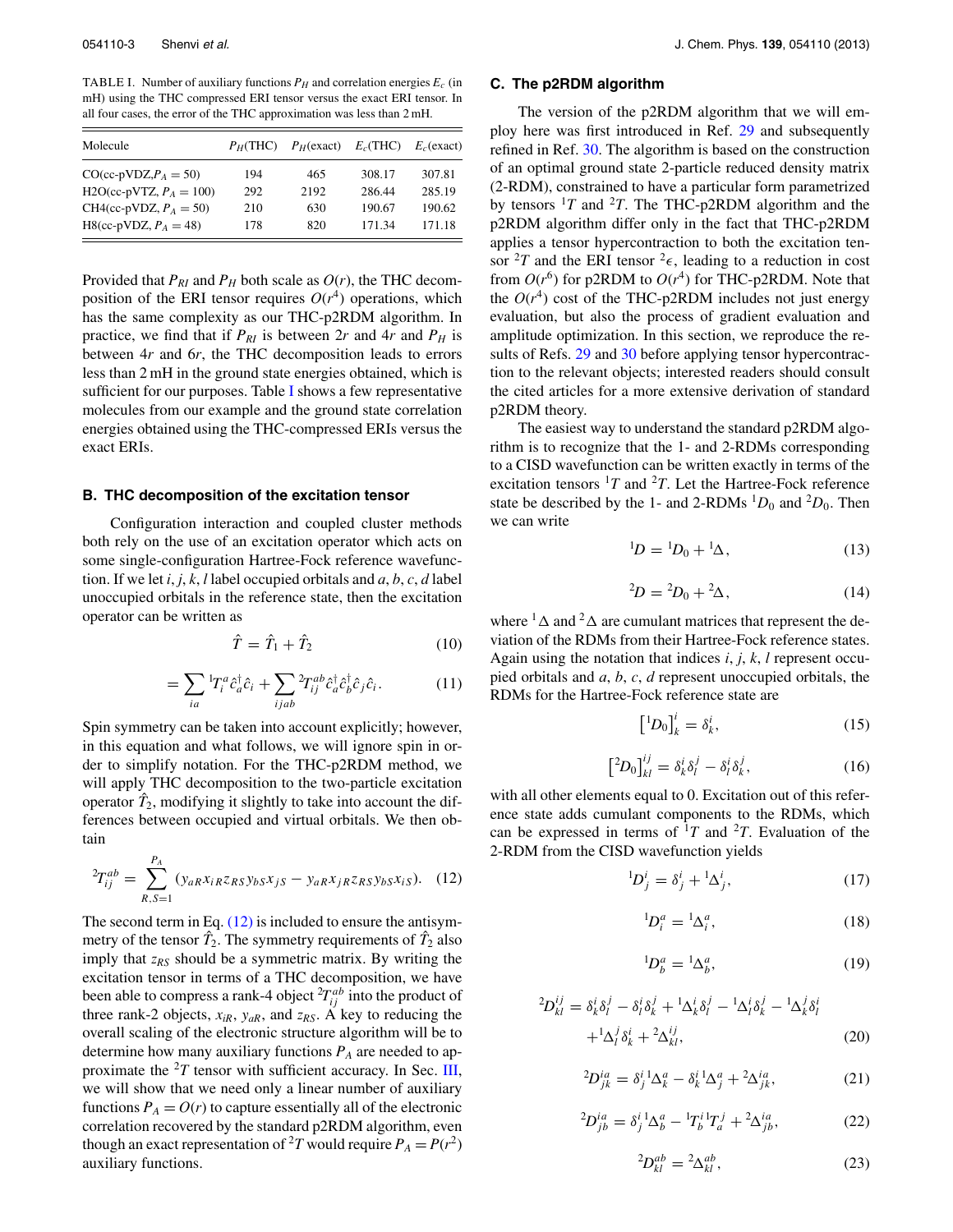$$
{}^{2}D_{bc}^{ia} = {}^{2}\Delta_{bc}^{ia},\tag{24}
$$

<span id="page-4-6"></span>
$$
{}^{2}D_{cd}^{ab} = {}^{2}\Delta_{cd}^{ab},\tag{25}
$$

<span id="page-4-1"></span><span id="page-4-0"></span>where the cumulants are given by

$$
{}^{1}\Delta_{j}^{i} = -\frac{1}{2} \sum_{kab} {}^{2}T_{jk}^{ab}T_{ik}^{ab} - \sum_{a} {}^{1}T_{i}^{a}T_{j}^{a}, \qquad (26)
$$

$$
{}^{1}\Delta_{i}^{a} = \sum_{bj} {}^{2}T_{ij}^{ab} {}^{1}T_{j}^{b} + {}^{1}T_{i}^{a}, \qquad (27)
$$

$$
{}^{1}\Delta_{b}^{a} = \frac{1}{2} \sum_{cij} {}^{2}T_{ij}^{ac} {}^{2}T_{ij}^{bc} + \sum_{i} {}^{1}T_{i}^{a} {}^{1}T_{i}^{b}, \qquad (28)
$$

$$
{}^{2}\Delta_{kl}^{ij} = \frac{1}{2} \sum_{ab} {}^{2}T_{ij}^{ab}T_{kl}^{ab}, \qquad (29)
$$

$$
{}^{2}\Delta^{ia}_{jk} = \sum_{b} {}^{2}T^{ab}_{jk} T^{b}_{i}, \qquad (30)
$$

<span id="page-4-2"></span>
$$
{}^{2}\Delta^{ia}_{jb} = -\sum_{kc} {}^{2}T^{ac}_{jk} T^{bc}_{ik}, \qquad (31)
$$

$$
{}^{2}\Delta_{ij}^{ab} = {}^{2}T_{ij}^{ab},\tag{32}
$$

<span id="page-4-8"></span>
$$
{}^{2}\Delta^{ia}_{bc} = \sum_{j} {}^{2}T^{bc}_{ij}T^{a}_{j}, \qquad (33)
$$

$$
{}^{2}\Delta^{ab}_{cd} = \frac{1}{2} \sum_{ij} {}^{2}T^{ab}_{ij} {}^{2}T^{cd}_{ij}.
$$
 (34)

<span id="page-4-7"></span>The total energy of the system can then be calculated by tracing the 1- and 2-RDMs of the system over the 1- and 2 particle components of the Hamiltonian in Eq.  $(2)$ ,

<span id="page-4-5"></span>
$$
E = \text{Tr}[\,{}^{1}D \cdot {}^{1}\epsilon] + \text{Tr}[\,{}^{2}D \cdot {}^{2}\epsilon]. \tag{35}
$$

Although Eqs.  $(17)$ – $(25)$  are exact for CISD wavefunctions, modifying the cumulants in Eq.  $(27)$  and Eq.  $(32)$ while leaving the other cumulant unchanged can produce approximations to the ground state energy that are far more accurate than  $CISD<sup>29,30</sup>$  $CISD<sup>29,30</sup>$  $CISD<sup>29,30</sup>$  Using Cauchy-Schartz inequalities based on *N*-representability conditions,  $28, 29$  $28, 29$  $28, 29$  we can generalize these two equations to include a functional of  $T$ and  ${}^{2}T$ ,

<span id="page-4-3"></span>
$$
{}^{1}\Delta_{i}^{a} = \sum_{bj} {}^{2}T_{ij}^{ab} {}^{1}T_{j}^{b}
$$
  
+ 
$$
{}^{1}T_{i}^{a} \sqrt{1 - \sum_{p,q=0}^{1} {}^{3}c_{q}^{p} {}^{p,q} \Sigma_{i}^{a} - \sum_{p,q=0}^{1} {}^{2}c_{q}^{p} {}^{p,q} \Sigma_{i}^{a}},
$$
(36)

<span id="page-4-4"></span>
$$
{}^{2}\Delta_{ij}^{ab} = {}^{2}T_{ij}^{ab} \sqrt{1 - \sum_{p,q=0}^{2} {}^{4}c_{q}^{p} \{p,q\}\Sigma_{ij}^{ab} - \sum_{p,q=0}^{1} {}^{3}c_{q}^{p} \{p,q\}\Sigma_{ij}^{ab}},
$$
\n(37)

where the  $\Sigma$  tensors can be written in terms of <sup>1</sup>*T* and <sup>2</sup>*T*,<sup>[30](#page-9-26)</sup>

$$
{}^{(0,0)}\Sigma_i^a = \sum_{kc} ({}^1T_k^c) ^2,\tag{38}
$$

$$
{}^{(1,0)}\Sigma_i^a = \sum_c \left( {}^{1}T_i^c \right)^2, \tag{39}
$$

$$
{}^{[0,1]}{\Sigma}_i^a = \sum_k \left({}^1T_k^a\right)^2,\tag{40}
$$

$$
{}^{{1,1\}}\Sigma_i^a = \left({}^{1}T_i^a\right)^2,\tag{41}
$$

$$
{}^{(0,0)}\Sigma_{ij}^{ab} = \frac{1}{4} \sum_{klcd} \left( {}^{2}T_{kl}^{cd} \right)^2, \tag{42}
$$

$$
{}^{(1,0)}\Sigma_{ij}^{ab} = -{}^{1}\Delta_i^i - {}^{1}\Delta_j^j,\tag{43}
$$

$$
{}^{[0,1]}\Sigma^{ab}_{ij} = {}^{1}\Delta^a_a + {}^{1}\Delta^b_b,\tag{44}
$$

$$
{}^{(2,0)}\Sigma_{ij}^{ab} = {}^{2}\Delta_{ij}^{ij}, \tag{45}
$$

$$
{}^{(0,2)}\Sigma_{ij}^{ab} = {}^{2}\Delta_{ab}^{ab}, \tag{46}
$$

$$
{}^{[1,1]}{\Sigma}_{ij}^{ab} = -{}^2\Delta_{jb}^{jb} - {}^2\Delta_{ja}^{ja} - {}^2\Delta_{ib}^{ib} - {}^2\Delta_{ia}^{ia}, \tag{47}
$$

$$
{}^{(2,1)}\Sigma_{ij}^{ab} = \sum_{c} \left({}^{2}T_{ac}^{ij}\right)^2 + \left({}^{2}T_{bc}^{ij}\right)^2, \tag{48}
$$

$$
{}^{(1,2)}\Sigma_{ij}^{ab} = \sum_{k} \left({}^{2}T_{ab}^{ik}\right)^2 + \left({}^{2}T_{ab}^{jk}\right)^2, \tag{49}
$$

$$
{}^{(2,2)}\Sigma_{ij}^{ab} = \left({}^2T_{ij}^{ab}\right)^2. \tag{50}
$$

The square-root factor in Eqs.  $(36)$  and  $(37)$  acts like a normalization constant for the elements of the 1- and 2-RDMs. Physical explanations of these quantities can be found in Ref. [30.](#page-9-26) What is important to note is that the constants  $c^{p,q}$  can be chosen arbitrarily to define different functionals that relate the excitation tensors  $T$  and  $T$  to the components of the 1- and 2-RDM. For instance, the choice  ${}^4c {}^{{0,0}}$  $= {}^3c^{(0,0)} = {}^2c^{(0,0)} = 1$  with all other coefficients equal to zero yields precisely the CISD wavefunction. $30$  Mazziotti and coworkers devised several other functionals, all of which are obtained by choosing different coefficients for  ${}^4c$ ,  ${}^3c$ , and  ${}^2c$  (see Table  $II$ ). To perform an energy calculation, we select a functional and then minimize the energy in Eq. [\(35\)](#page-4-5) with respect to the tensors  $T$  and  $T$ . In this paper, we will focus on the  $M_2$ functional introduced by Mazziotti in Ref. [30,](#page-9-26) which was able to provide ground state energies with an accuracy somewhere between CCSD and CCSD(T) for a wide variety of molecular systems.

One other distinction that will be important for the THCp2RDM algorithm is that the zeroth order and cumulant contributions to the total energy in Eq.  $(35)$  can be evaluated separately. For this reason, we choose to evaluate the Hartree-Fock energy and density matrix using the exact 2-electron ERIs rather than the RI-V or THC approximations. We invoke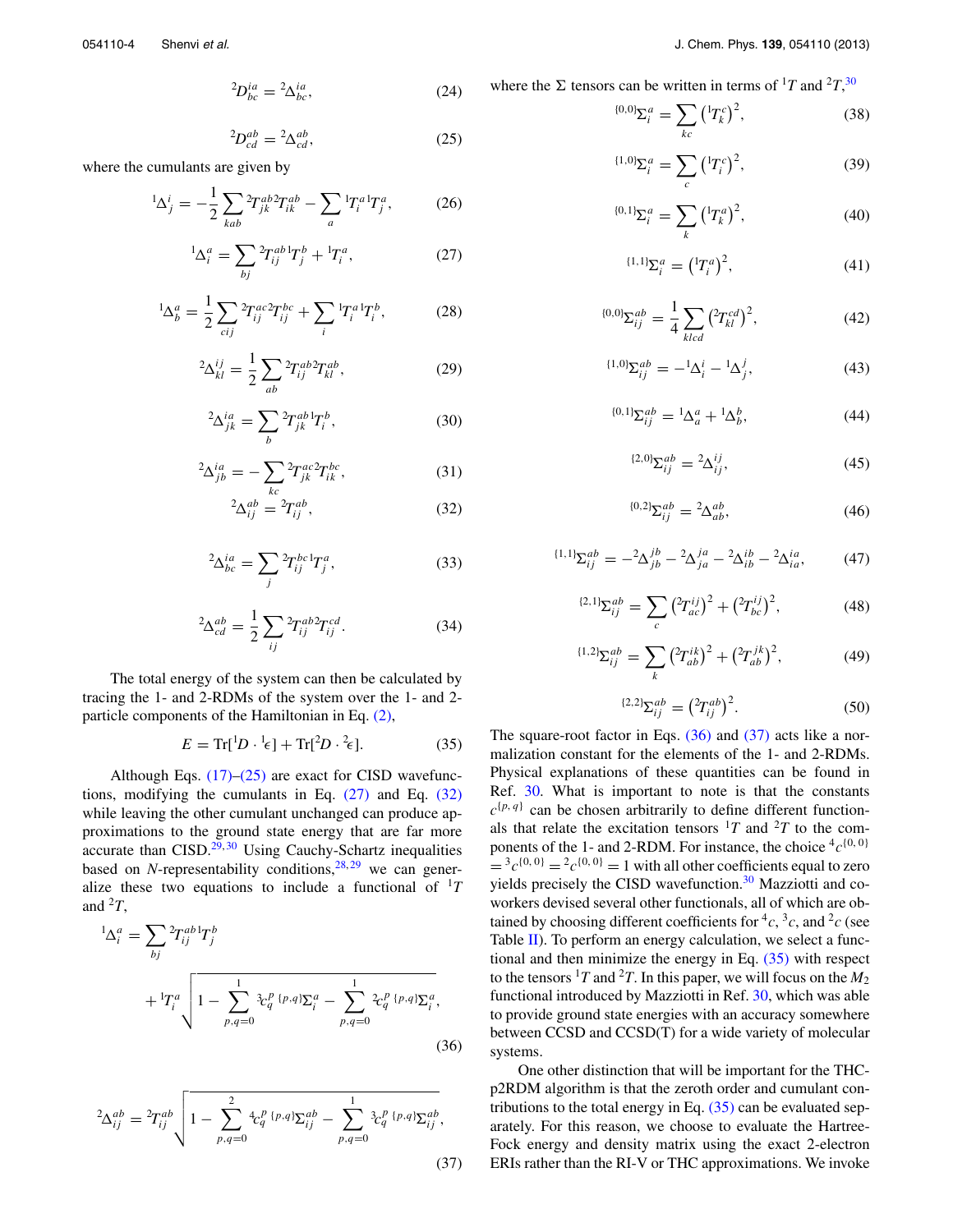<span id="page-5-0"></span>TABLE II. Selected 2-RDM functionals defined in Ref. [30](#page-9-26) and in the current work. Coefficients not shown are specified by particle/hole duality  $(c_q^p = c_p^q)$ . To preserve  $O(r^4)$  computational scaling, a single term from the  $M_2$  functional must be truncated, yielding the  $M_2'$  functional. Table [III](#page-5-1) shows that this change produces negligible differences in energy.

| Functional ${}^{4}C_{0}^{0}$ ${}^{4}C_{0}^{1}$ ${}^{4}C_{0}^{2}$ ${}^{4}C_{1}^{1}$ ${}^{4}C_{1}^{2}$ ${}^{4}C_{2}^{2}$ ${}^{3}C_{0}^{0}$ ${}^{3}C_{0}^{1}$ ${}^{3}C_{1}^{1}$ ${}^{2}C_{0}^{0}$ ${}^{2}C_{1}^{1}$ ${}^{2}C_{1}^{1}$ |  |                                                |  |  |  |  |
|------------------------------------------------------------------------------------------------------------------------------------------------------------------------------------------------------------------------------------|--|------------------------------------------------|--|--|--|--|
| <b>CISD</b>                                                                                                                                                                                                                        |  | 1 0 0 0 0 0 1 0 0 1 0 0                        |  |  |  |  |
| <b>CEPA</b>                                                                                                                                                                                                                        |  | 0 0 0 0 0 0 0 0 0 0 0 0 0                      |  |  |  |  |
| $M_2$                                                                                                                                                                                                                              |  | $0$ 1/5 3/5 $-1/10$ 0 $-3/5$ 0 1 $-1$ 0 1 $-1$ |  |  |  |  |
| $M'_{2}$                                                                                                                                                                                                                           |  | $0$ 1/5 3/5 -1/10 0 0 0 1 -1 0 1 -1            |  |  |  |  |

the THC approximation to the ERIs *only* when evaluating the energetic contribution of the cumulants. This choice is important since the absolute Hartree-Fock electronic energy is much larger than the correlation energy. Because we restrict our use of the THC approximation to the calculation of the correlation energy, we need a far less precise approximation of the ERIs to obtain an approximation of the total energy with sub-miliHartree accuracy.

#### **D. Applying THC to the p2RDM algorithm**

The application of tensor hypercontraction to the p2RDM algorithm is relatively straightforward. We first write the rank-4 ERI tensor as a THC decomposition, according to the methodology discussed in Sec. [II A.](#page-2-3) If we also express the rank-4 excitation tensor  ${}^{2}T$  as a THC decomposition (see Eq.  $(12)$ ), then we can calculate the energy contributions of most of the cumulants in Eqs.  $(26)$ – $(34)$  in  $O(r<sup>4</sup>)$  operations. For instance, the energy contribution from the cumulant in Eq. [\(33\)](#page-4-8) is

$$
E = \sum_{iabc} \frac{2}{\epsilon_{bc}}^{ia} \Delta_{bc}^{ia} \tag{51}
$$

$$
= \sum_{PQRS} (x'_{RP} T'_{SQ} y'_{RP} y'_{SQ} J_{PQ} z_{RS}
$$

$$
-x'_{SP} T'_{RQ} y'_{RP} y'_{SQ} J_{PQ} z_{RS}), \qquad (52)
$$

where

$$
x'_{RP} = \sum_{i} x_{iR} h_{iP},\tag{53}
$$

$$
y'_{RP} = \sum_a y_{aR} h_{aP}, \qquad (54)
$$

$$
T'_{RP} = \sum_{ia} x_{iR} {}^{1}T_{i}^{a}h_{aP}.
$$
 (55)

The derivative of the energy expression with respect to the elements  $x_{iR}$ ,  $y_{iR}$ , and  $z_{RS}$  of the excitation operator can likewise be calculated in  $O(r^4)$  operations. Only the cumulant contribution in Eq. [\(37\)](#page-4-4) is potentially problematic and necessitates two simple approximations to preserve  $O(r^4)$  scaling.

First, we observe that the square-root operation in Eq. [\(37\)](#page-4-4) is problematic because it inextricably entangles all four indices *a*, *b*, *i*, *j* in the tensor  ${}^{2}T^{ab}_{ij}$  with the tensors  $\{p,q\}\sum_{ij}$ . Unfortunately, the speed-up produced by the

<span id="page-5-1"></span>TABLE III. Comparison of the p2RDM ground state energy under various approximations. The first column shows the result using the standard p2RDM algorithm with the  $M_2$  functional. The second column uses a Taylor expansion of the functional  $M_2$ . The third column uses the  $M'_2$  functional with no Taylor expansion. The last column employs both approximations, corresponding to the approach taken by the THC-p2RDM algorithm. The approximations produce negligible differences in the final energy for the systems studied.

|                | Standard | Taylor | $M'_{2}$ | Taylor + $M'_2$ |
|----------------|----------|--------|----------|-----------------|
| $HCN(cc-pVDZ)$ | 313.05   | 313.08 | 312.91   | 312.95          |
| H2O(cc-pVTZ)   | 288.43   | 288.44 | 288.41   | 288.42          |
| $CH4(cc-pVDZ)$ | 192.39   | 192.40 | 192.38   | 192.39          |
| $H8$ (cc-pVDZ) | 172.32   | 172.34 | 172.27   | 172.28          |

THC decomposition necessitates that these indices be disentangled into pairs of at most two indices. To solve this problem, we first approximate the square-root operation via Taylor expansion.<sup>[30](#page-9-26)</sup> Provided that the excitation tensor  ${}^{2}T$  is relatively small in magnitude, which is the case for all systems close to their mean-field reference, this approximation should be negligible. Next, we observe that the  $\{2, 1\}$ ,  $\{1, 2\}$ , and  $\{2, 2\}$  terms in Eq.  $(37)$  entangle 3, 3, and 4 indices, again eliminating the possibility of an  $O(r^4)$  evaluation. However, the  $M_2$  functional fortuitously sets the coefficients  ${}^4c^{(2, 1)}$  and  ${}^{4}c^{\{1,2\}}$  to zero. The only approximation we need to make is to additionally set  ${}^4c^{(2, 2)} = 0$  (see Table [II\)](#page-5-0). This is not a significant approximation either, since all the elements of  ${}^{(2,2)}\Sigma_{kl}^{ab}$  should be small if the system is close to its meanfield reference because each element in the class contains only one positive term. Table [III](#page-5-1) shows that the effect of both of these approximations on the ground state energies for several representative systems is negligible, amounting to less than 0.2 mH.

### <span id="page-5-2"></span>**E. The initial guess for the excitation tensor**

One factor that can greatly improve algorithmic convergence is a good initial guess for the parameters *xiR*, *yaR*, and *zRS* that compose the THC-p2RDM excitation operator. The MP2 amplitudes for a given Hamiltonian are known analytically to be

$$
{}^{2}T_{ij}^{ab} = \frac{1}{F_{ii} + F_{jj} - F_{aa} - F_{bb}} {}^{2} \epsilon_{ij}^{ab}, \tag{56}
$$

$$
= \frac{1}{F_{ii} + F_{jj} - F_{aa} - F_{bb}} \sum_{P,Q=1}^{P_H} h_{aP} h_{iP} J_{PQ} h_{bQ} h_{jQ}, \quad (57)
$$

where  $F$  is the Fock matrix. However, we need to express these amplitudes in THC form. Here we follow Ref. [25](#page-9-11) in writing the MP2 amplitudes as an integral and then applying Gauss-Laguerre quadrature to express them as a weighted sum over knot points. This procedure yields

$$
{}^{2}T_{ij}^{ab} = \frac{1}{F_{ii} + F_{jj} - F_{aa} - F_{bb}} \sum_{P,Q=1}^{P_H} h_{aP} h_{iP} J_{PQ} h_{bQ} h_{jQ}
$$
\n(58)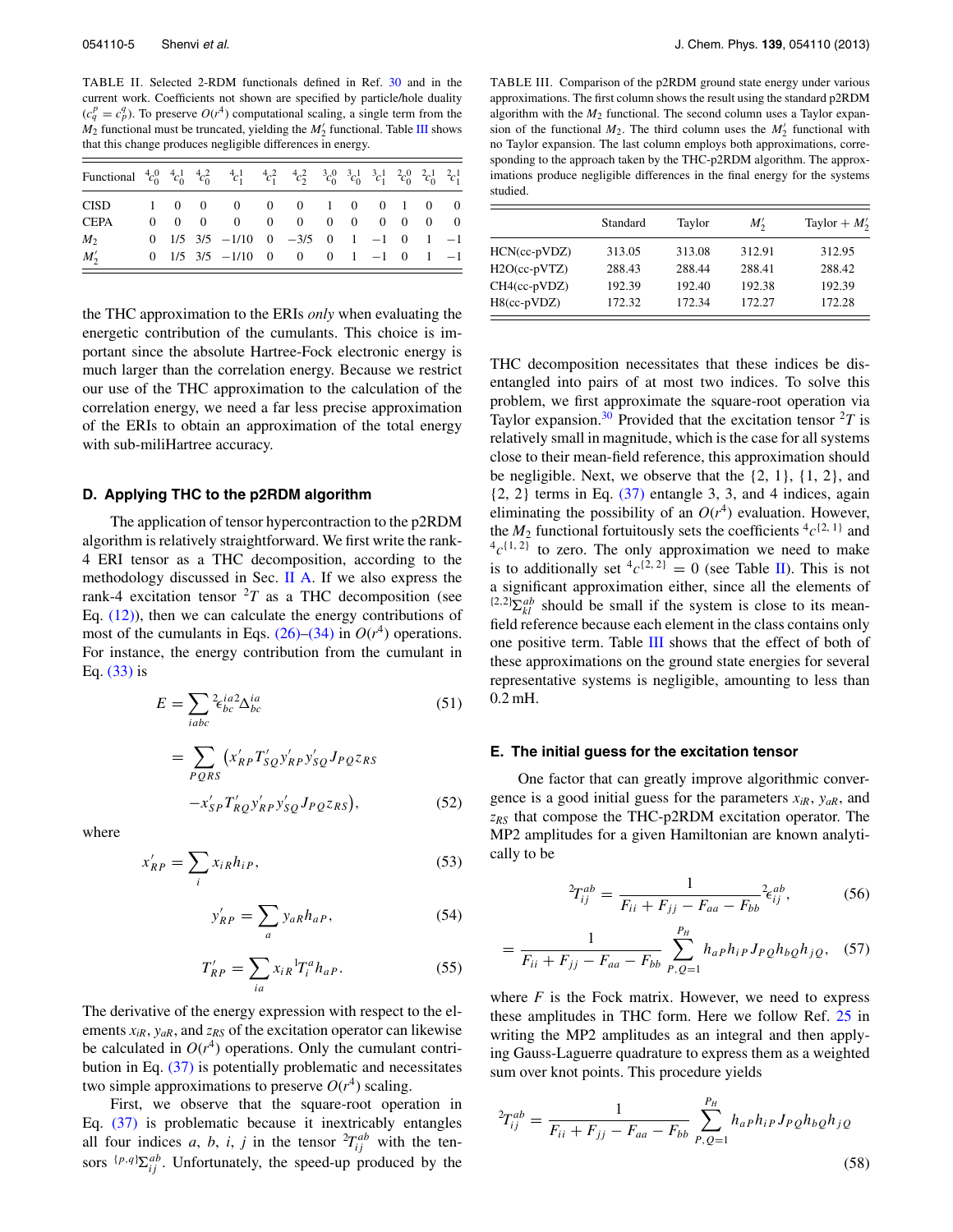Molecule  $P_A = 20$   $P_A = 30$   $P_A = 40$   $P_A = 50$   $P_A = \infty$  CCSD CCSD(T) CH<sub>2</sub> 139.91 143.31 144.19 144.62 145.08 142.38 145.45 CO 277.91 294.84 303.52 308.17 312.58 306.88 318.50  $H_2$ O 207.42 215.28 216.94 217.87 218.64 217.33 220.62 HCN 274.69 293.30 300.39 307.08 313.05 307.18 320.20  $N_2$  295.98 312.79 323.08 326.07 331.77 326.32 339.71 NH<sub>3</sub> 191.59 203.65 207.71 209.04 210.47 208.23 212.28

<span id="page-6-1"></span>TABLE IV. Ground state correlation energies in mH for small molecules in the cc-pVDZ basis. As the number of auxiliary functions is increased, the THCp2RDM energy approaches the standard p2RDM energy, which lies between the CCSD and CCSD(T) energies.

$$
= \int_0^\infty dx \sum_{P,Q=1}^{P_H} h_{aP} h_{iP} J_{PQ} h_{bQ} h_{jQ} \exp(-(F_{ii} + F_{jj}) -F_{aa} - F_{bb})x)
$$
\n(59)

$$
= \frac{1}{2\Delta E} \int_0^{\infty} dx' \sum_{P,Q=1}^{P_H} h_{aP} h_{iP} J_{PQ} h_{bQ} h_{jQ} \exp(-(F_{ii}) + F_{jj} - F_{aa} - F_{bb} - 2\Delta E) x'/2\Delta E) \exp(-x') \quad (60)
$$

$$
1 - y = 2w
$$

$$
\approx \frac{1}{2\Delta E} \sum_{n=1}^{n_k} w_n \sum_{P,Q=1}^{P_H} h'_{aP,n} h'_{iP,n} J_P \, g h'_{bQ,n} h'_{jQ,n}, \quad (61)
$$

where

$$
h'_{aP,n} = \exp((F_{aa} - E_{LUMO})x'_n/2\Delta E)h_{aP},
$$
 (62)

$$
h'_{iP,n} = \exp(-(F_{ii} - E_{HOMO})x'_{n}/2\Delta E)h_{iP}, \quad (63)
$$

$$
\Delta E = E_{HOMO} - E_{LUMO},\tag{64}
$$

and where  $(x'_n, w_n)$  are a set of  $n_k$  Gauss-Laguerre knot points and weights. From this expression, we can then define a cost function

$$
J = \sum_{abij} \left( {}^{2}T^{ab}_{ij} - \sum_{R,S=1}^{P_A} y_{aR} x_{iR} z_{RS} y_{bS} x_{jS} \right)^2 \tag{65}
$$

<span id="page-6-0"></span>
$$
\approx \sum_{abij} \left( \frac{1}{2\Delta E} \sum_{n=1}^{n_k} w_n \sum_{P,Q=1}^{P_H} h'_{aP,n} h'_{iP,n} J_{PQ} h'_{bQ,n} h'_{jQ,n} - \sum_{R,S=1}^{P_A} y_{aR} x_{iR} z_{RS} y_{bS} x_{jS} \right)^2.
$$
 (66)

Eq. [\(66\)](#page-6-0) and the derivatives of *J* with respect to  $x_{iR}$ ,  $y_{iR}$ , and *z<sub>RS</sub>* can be evaluated in  $O(n_k^2 P_A P_H^2)$  operations. We find that  $n_k = 8$  provides sufficient accuracy for our purposes. And since  $P_A$  and  $P_H$  both scale as *r*, the entire optimization procedure will scale as  $O(r^3)$ .

Because the MP2 amplitudes are not normalized, our initial condition must include a normalization factor  $z_{RS} \rightarrow \alpha z_{RS}$ that prevents the excitation amplitudes from growing increasingly large as the system size increases. We find that by using this guess, the initial MP2 guess will already recover a large fraction of the correlation energy and can dramatically reduce the convergence time of our algorithm.

#### **F. The final THC-p2RDM algorithm**

Having discussed the various constituents of the THCp2RDM algorithm, we can now provide a complete outline:

- 1. Calculate the 1- and 2-electron integrals using a standard electronic structure package, such as QM4D, the package we used. $41$  Use RI-V to also approximately express the ERIs in terms of auxiliary density functions (see Eq. [\(6\)\)](#page-2-4). Cost:  $O(r^4)$ .
- 2. Minimize the cost function in Eq. [\(8\)](#page-2-5) to obtain a good THC decomposition of the ERIs from the RI-V calculation. Cost:  $O(r^4)$ .
- 3. Perform standard Hartree-Fock using the exact ERIs to obtain the ground state energy and density matrix. Cost:  $O(r^4)$ .
- 4. Obtain the initial starting values for the matrices  $x_{iR}$ , *yaR*, and *zRS* from the approximate MP2 amplitudes (see Sec. [II E\)](#page-5-2). Cost:  $O(r^3)$ .
- 5. Select a normalization factor  $\alpha$  which minimizes the energy of the initial MP2 guess. Cost:  $O(r^4)$ .
- 6. Minimize the energy with respect to  $x_{iR}$ ,  $y_{iR}$ ,  $z_{RS}$ , and  ${}^{1}T_{i}^{a}$  using a nonlinear optimization algorithm. Conver-

<span id="page-6-2"></span>TABLE V. Ground state correlation energies in mH for small molecules in the cc-pVTZ basis. The number of basis functions  $r$  is roughly twice as large as in Table [III](#page-5-1) and the molecules require roughly twice as many auxiliary functions *PA* to achieve the same accuracy.

| Molecule        | $P_A = 40$ | $P_A=60$ | $P_A = 80$ | $P_A = 100$ | $P_A = \infty$ | <b>CCSD</b> | CCSD(T) |
|-----------------|------------|----------|------------|-------------|----------------|-------------|---------|
| CH <sub>2</sub> | 173.31     | 180.13   | 181.90     | 182.41      | 183.60         | 179.36      | 184.45  |
| $_{\rm CO}$     | 355.35     | 381.59   | 389.00     | 392.48      | 401.11         | 391.45      | 409.53  |
| $H_2O$          | 272.69     | 281.02   | 284.77     | 286.44      | 289.34         | 285.40      | 293.40  |
| <b>HCN</b>      | 349.78     | 370.50   | 377.44     | 384.94      | 397.73         | 387.00      | 406.15  |
| $N_2$           | 378.67     | 401.71   | 408.98     | 411.24      | 421.87         | 411.05      | 431.40  |
| NH <sub>3</sub> | 251.65     | 263.16   | 266.49     | 267.91      | 270.74         | 266.51      | 274.47  |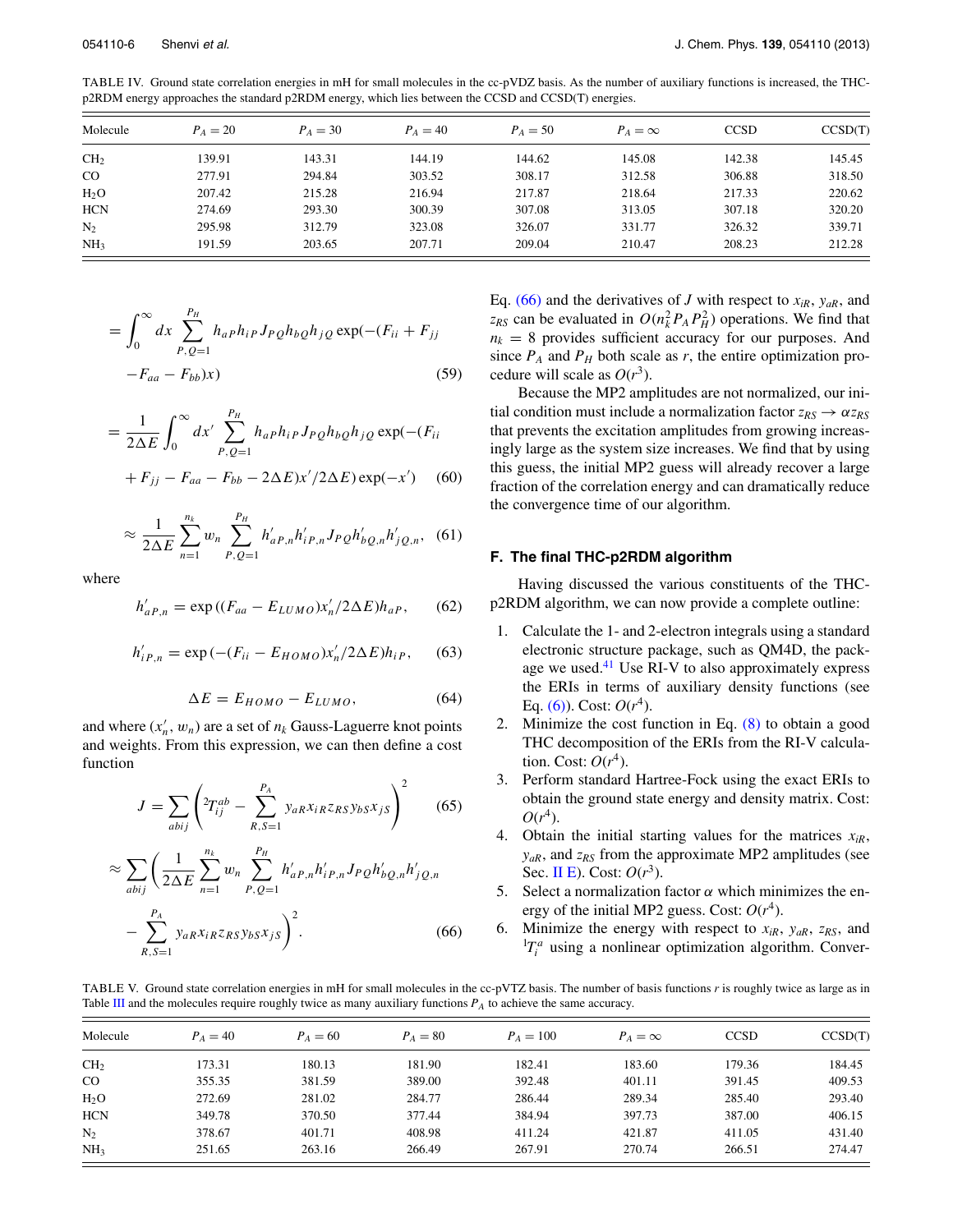| cases $P_A = 40N$ auxiliary functions are sufficient to achieve CCSD accuracy with the THC-p2RDM algorithm. |   |      |                                                 |      |                 |                    |            |                   |  |  |
|-------------------------------------------------------------------------------------------------------------|---|------|-------------------------------------------------|------|-----------------|--------------------|------------|-------------------|--|--|
| Molecule                                                                                                    | N |      | $P_A = 20N(\%)$ $P_A = 40N(\%)$ $P_A = 60N(\%)$ |      | $P_A = 80N(\%)$ | $P_A = \infty(\%)$ | $CCSD(\%)$ | $CCSD(T)$ $(\%$ ) |  |  |
| CH <sub>4</sub>                                                                                             |   | 88.4 | 97.9                                            | 98.8 | 99.0            | 99.3               | 98.0       | 100.0             |  |  |
| $C_2H_6$                                                                                                    |   | 90.2 | 97.8                                            | 98.6 | 98.8            | 99.2               | 97.6       | 100.0             |  |  |
| $C_3H_8$                                                                                                    |   | 90.7 | 97.2                                            | 98.4 | 98.7            | 99.1               | 97.4       | 100.0             |  |  |

 $C_4H_{10}$  4 89.9 97.6 98.4 98.5 99.1 97.3 100.0

<span id="page-7-1"></span>TABLE VI. Percentage of the CCSD(T) correlation energy recovered by each method for an alkane molecule. This table shows that the number of auxiliary functions needed to recover some constant percentage of the CCSD(T) correlation energy scales linearly with the size of the molecule. More practically, in all

gence can be improved by optimizing the variables in three steps:  $(x_{iR}, y_{aR})$ ,  $z_{RS}$ , and  ${}^{1}T_i^a$ . The optimization process is repeated until a sufficient level of convergence is achieved. Cost:  $O(r^4)$ .

#### <span id="page-7-0"></span>**III. RESULTS**

We applied the THC-p2RDM algorithm to a variety of molecular systems to test its accuracy. Our first concern was how quickly the THC-p2RDM algorithm would approach the standard p2RDM limit as we increased the number of auxiliary functions  $P_A$ . Two issues need to be considered when we address the scaling of  $P_A$  with  $r$ . First, we do not have the exact correlation energy in a given basis because large systems like  $C_4H_{10}$  are well beyond the size accessible to current full-CI approaches. We have chosen instead to use the CCSD(T) correlation energy as a proxy for the exact correlation energy. Second, we need to decide which benchmark we are to use to gauge the accuracy of a given THC-p2RDM calculation for finite systems.  $P_A = O(r^2)$  auxiliary functions are needed to obtain *exactly* the same correlation energy from the THC-p2RDM calculation as we obtain from the standard  $p2RDM$  calculation because the excitation tensor  ${}^{2}T$  contains  $O(r<sup>4</sup>)$  independent parameters. But the more important question is how many auxiliary functions we need to obtain a *good approximation* to the standard p2RDM result. We have chosen to determine the scaling of our method by comparing it to CCSD. We can then ask how many auxiliary functions *PA* are needed to recover *at least* CCSD accuracy for a given system. Adding additional auxiliary functions will increase the accuracy well beyond CCSD, eventually reaching the standard p2RDM limit.

Table [IV](#page-6-1) shows the results of our calculations for a set of six small molecules in the cc-pVDZ basis. As the number *PA* of auxiliary functions is increased, the correlation energy does rapidly approach that of the standard p2RDM algorithm. Table [V](#page-6-2) shows the same six molecules in the cc-vPTZ basis and the same behavior is observed. In this case, the largest number of auxiliary functions yields an answer with greater accuracy than CCSD, except for the HCN molecule. It is encouraging to see that only about  $P_A = 1.5r$  auxiliary functions are needed to obtain accuracy similar to that of CCSD in both basis sets. Still, the high symmetry of these small molecules and the fact that the number of electrons remains constant as the basis size is increased makes it difficult to extract any scaling information from these test cases.

A more important test of scaling comes from the alkane series shown in Table [VI.](#page-7-1) In this table, we report the percentage of the CCSD(T) correlation energy that can be obtained from THC-p2RDM, standard p2RDM (using the THC approximation to the ERIs) and CCSD. It can be seen that the number of auxiliary functions needed to obtain any given fraction of the correlation energy relative to CCSD(T) scales roughly linearly with *N*, the length of the carbon chain. The linear scaling of  $P_A$  can also be seen by reading down the columns and noting that the number of auxiliary functions needed to recover any particular percentage of the correlation energy grows roughly linearly with *r*. The number of auxiliary functions needed to obtain CCSD-level accuracy represents a huge compression of the excitation tensor. For instance, the excitation tensor for  $C_4H_{10}$  contains approximately 3 million independent parameters. In contrast, the THC-compressed excitation operator with  $P_A = 200$  auxiliary functions contains approximately sixty thousand independent elements, yielding a compression factor of 50. Yet despite this compression, the THC-p2RDM algorithm easily attains accuracy greater than the CCSD result.

Similar behavior is shown in Table [VII,](#page-7-2) where the algorithm was applied to linear hydrogen chains with an internuclear separation between hydrogens of  $R = 0.74$  A. Once

<span id="page-7-2"></span>TABLE VII. Percentage of the CCSD(T) correlation energy recovered by each method for a linear chain of hydrogen atoms. In all cases  $P_A = 5N$  auxiliary functions are sufficient to recover as much correlation energy as CCSD.

| Molecule       | N  | $P_A = 2N(\%)$ | $P_A = 4N(\%)$ | $P_A = 6N(\%)$ | $P_A = 8N(\%)$ | $P_A = 10N(\%)$ | $P_A = \infty(\%)$ | CCSD $%$ | $CCSD(T)$ (%) |
|----------------|----|----------------|----------------|----------------|----------------|-----------------|--------------------|----------|---------------|
| H <sub>2</sub> | 2  | 95.9           | 99.9           | 100.0          | 100.0          | 100.0           | 100.0              | 100.0    | 100.0         |
| $H_4$          | 4  | 84.9           | 99.0           | 99.9           | 100.2          | 100.2           | 100.2              | 99.2     | 100.0         |
| $H_6$          | 6  | 81.3           | 97.9           | 99.8           | 100.0          | 100.1           | 100.3              | 98.7     | 100.0         |
| $H_8$          | 8  | 78.5           | 97.8           | 99.8           | 100.1          | 100.2           | 100.5              | 98.4     | 100.0         |
| $H_{10}$       | 10 | 79.8           | 97.6           | 99.7           | 100.0          | 100.1           | 100.4              | 98.1     | 100.0         |
| $H_{12}$       | 12 | 80.2           | 97.3           | 100.1          | 100.5          | 100.7           | 101.0              | 97.9     | 100.0         |
| $H_{14}$       | 14 | 79.9           | 96.5           | 99.7           | 100.2          | 100.4           | 100.8              | 97.7     | 100.0         |
| $H_{16}$       | 16 | 78.8           | 96.2           | 99.4           | 99.9           | 100.0           | 100.5              | 97.6     | 100.0         |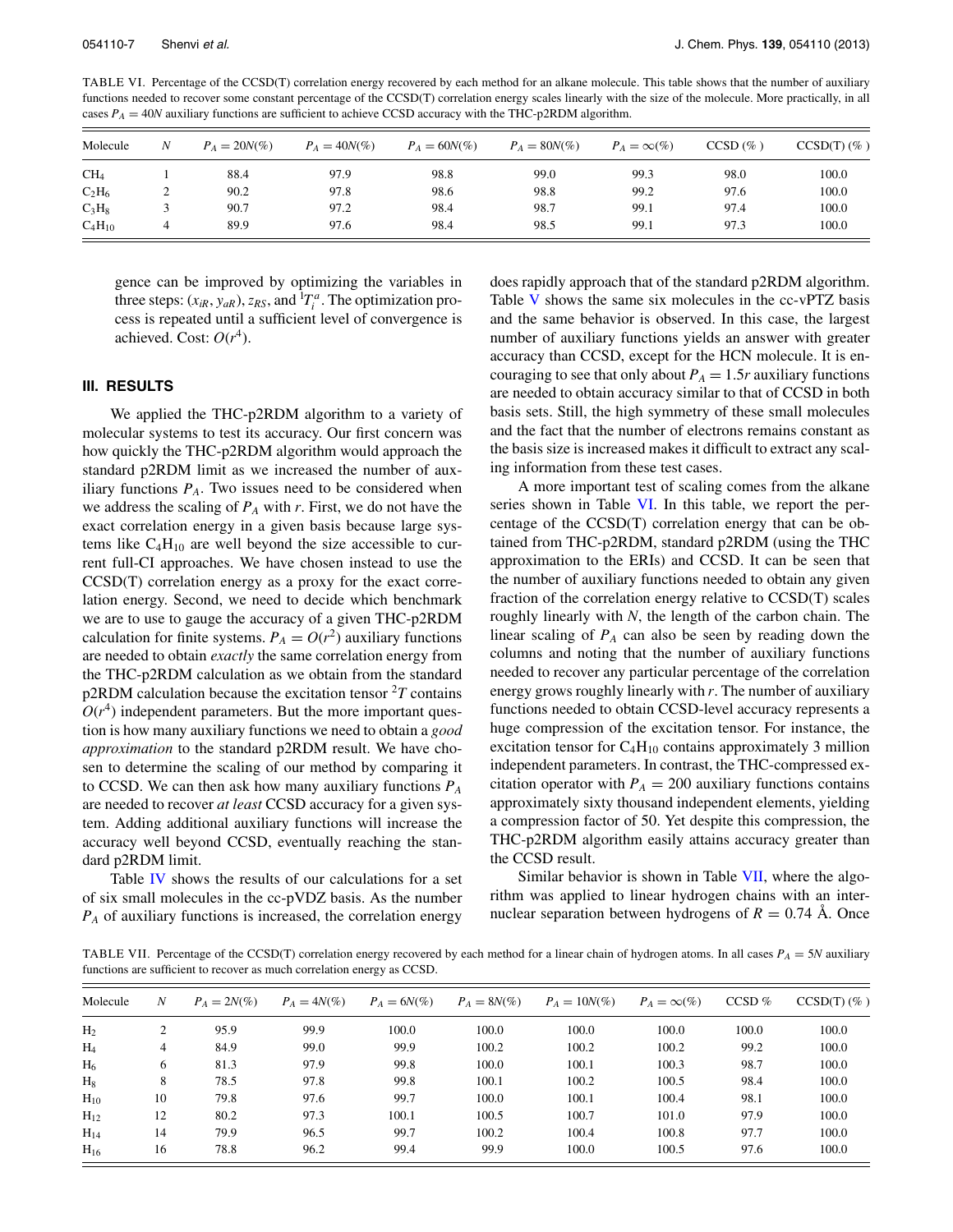<span id="page-8-8"></span>

FIG. 1. The computational cost of a single energy and gradient evaluation for the linear H chains studied in Sec. [III.](#page-7-0) The time in ms is plotted as a function of the number of basis functions *r*. The cost has an  $O(r^4)$  dependence, as expected from the linear scaling of  $P_A$  and  $P_H$ .

again, the THC-p2RDM algorithm required a number of auxiliary functions that scaled linearly with the number of atoms in the chain. Both of these results indicate that the formal scaling of the THC-p2RDM algorithm is indeed  $O(r^4)$ . This scaling is clearly visible in Figure [1,](#page-8-8) where the computational cost is plotted as a function of basis set size for the hydrogen chain. Despite the large prefactor, the algorithm shows  $O(r^4)$  scaling, as expected.

#### <span id="page-8-7"></span>**IV. CONCLUSIONS**

In this article, we introduced the THC-p2RDM for electronic structure calculation. The method combines the tensor hypercontraction scheme of Martinez *et al.*[25](#page-9-11) with the parametric 2-RDM method of Mazziotti *et al.*[29](#page-9-15) to produce an  $O(r^4)$  method that has an accuracy comparable to CCSD/CCSD(T). We applied our method to several small molecules in the cc-pVDZ and cc-pVTZ basis sets, to alkanes, and to hydrogen chains. In the latter two cases, it can be clearly seen that the number of auxiliary functions needed to provide a good approximation of the ERI tensor and the excitation tensor  ${}^{2}T$  scales linearly with the system size, guaranteeing an overall  $O(r^4)$  scaling.

There are several steps in our algorithm which can be improved. First, we accomplished the fitting of the ERI tensor to a THC form in a manner that was straightforward but not necessarily optimal. Martinez and co-workers have developed approaches that use a larger number of auxiliary functions, but obtain the fitting parameters  $h_{iP}$  and  $J_{PQ}$  more efficiently. Given that we were able to use a small number of auxiliary functions, our hope is that some compromise can be struck between the size of the auxiliary basis and the speed with which the fitting can be performed. Second, we used the MP2 excitation amplitudes to obtain an initial guess for our optimization algorithm. Although this initial guess was far better than a random initial condition, there is again no guarantee that it is optimal. Future work can be done to provide an initial condition that both converges rapidly and avoids becoming trapped in local minima.

The most important area for improvement has to do with the calculation of the energy and gradient given the THC parameters. Figure [1](#page-8-8) shows, despite the efficient scaling of the THC-p2RDM algorithm, that there is a large prefactor associated with each evaluation of the energy and gradient. This large prefactor presently restricts the application of our method to systems similar in size to the ones studied, consisting of approximately  $r = 100$  basis functions. Obviously, we would like to reduce this prefactor dramatically to increase the range of applicability of our algorithm.

Apart from technical improvements to code writing and compilation, there are several physical approximations that might yield improved speed. First, the inclusion of single excitations contributes to a fairly large fraction of the computational cost. Because the effect of singles excitations is usually much smaller than the effect of doubles excitations, we may be able to ignore the singles contribution entirely or to take it into account by modifying the functional. Second, because each cumulant from Eqs.  $(26)$ – $(34)$  contributes to the energy independently, we can identify cumulants that either contribute little to the energy or are closely correlated with other cumulants. In the future, we will investigate the possibility of approximating small but costly cumulants as functionals of less-expensive cumulants. Finally, the THC form of the excitation operator is not necessarily ideal, especially for spatially extended systems. To improve cost, we could further restrict the excitation operator by constraining excitations to only act "locally." This approach would reduce the size of the parameter space over which we optimize.

In conclusion, we believe that the THC-p2RDM algorithm presents a new and interesting approach to electronic structure calculations, one that presents numerous areas of new research and the potential of becoming an accurate and practically-relevant method for evaluation of the ground state properties of large systems.

#### **ACKNOWLEDGMENTS**

N.S. would like to acknowledge support from the UNC EFRC: Center for Solar Fuels, an Energy Frontier Research Center funded by the U.S. Department of Energy, Office of Science, Office of Basic Energy Sciences under Award Number DE-SC0001011. W.Y. acknowledges support from the National Science Foundation (NSF) (CHE-09-11119). D.A.M. gratefully acknowledges the National Science Foundation under Award Number CHE-1152425. H.v.A. thanks the FWO-Flanders for support.

- <span id="page-8-3"></span><span id="page-8-2"></span>3R. J. Bartlett, [Annu. Rev. Phys. Chem.](http://dx.doi.org/10.1146/annurev.pc.32.100181.002043) **32**, 359 (1981).
- <span id="page-8-4"></span>4M. Head-Gordon, [J. Phys. Chem.](http://dx.doi.org/10.1021/jp953665+) **100**, 13213 (1996).
- <span id="page-8-5"></span>5R. J. Bartlett and M. Musial, [Rev. Mod. Phys.](http://dx.doi.org/10.1103/RevModPhys.79.291) **79**, 291 (2007).
- 6R. Shepard, [J. Phys. Chem. A](http://dx.doi.org/10.1021/jp0543431) **109**, 11629 (2005).
- <span id="page-8-6"></span>7R. Shepard, [J. Phys. Chem. A](http://dx.doi.org/10.1021/jp060336g) **110**, 8880 (2006).
- 8R. Shepard and M. Minkoff, [Int. J. Quantum Chem.](http://dx.doi.org/10.1002/qua.21140) **106**, 3190 (2006).

<span id="page-8-0"></span><sup>&</sup>lt;sup>1</sup>I. N. Levine, *Quantum Chemistry* (Prentice Hall, Upper Saddle River, 2000).

<span id="page-8-1"></span><sup>2</sup>A. Szabo and N. S. Ostlund, *Modern Quantum Chemistry* (Dover, Mineola, 1996).